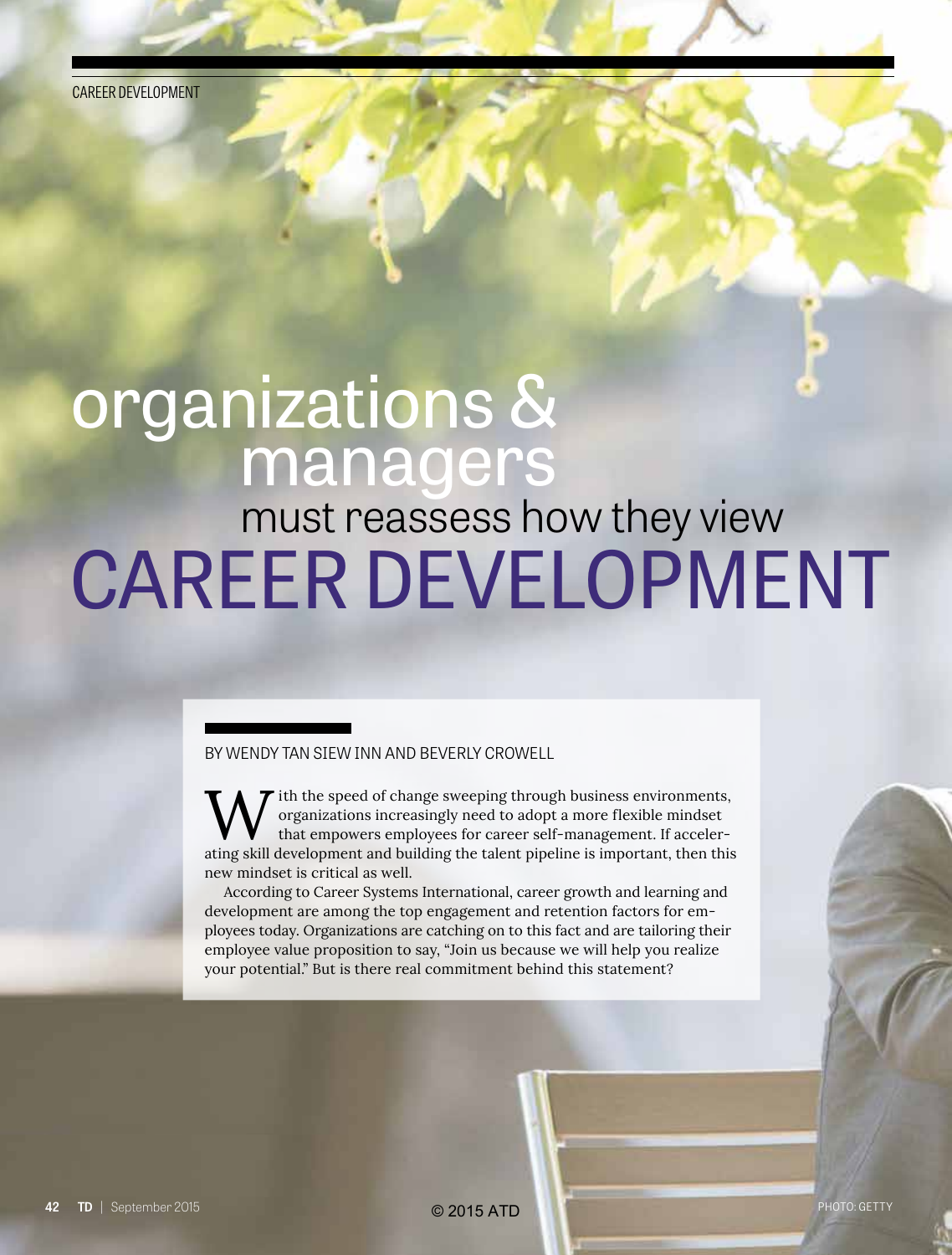

Regardless of whether your company's program is traditional or flexible, it must be transparent and supportive.

**CONTINUES IN THE SECRET PERSON**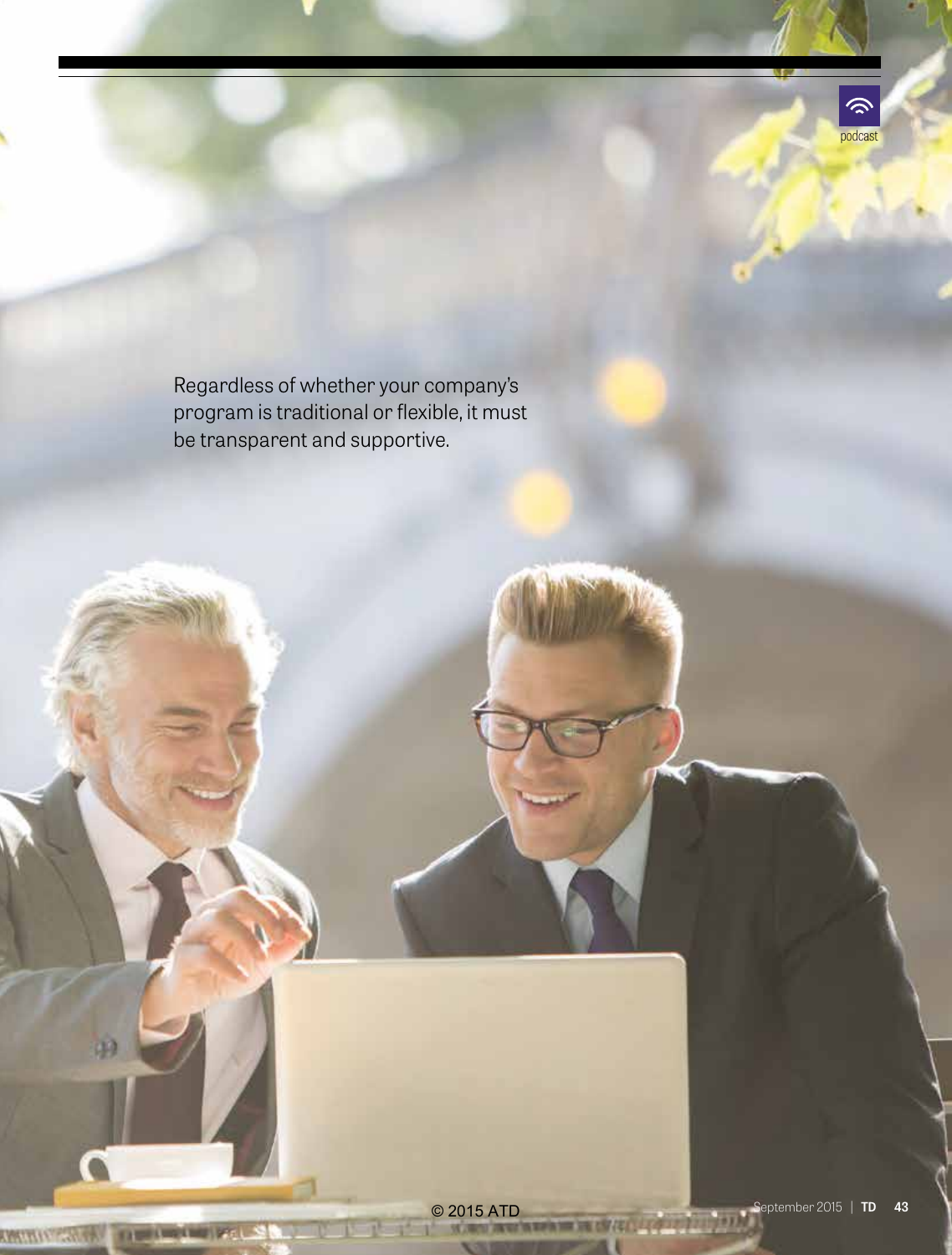All too often, the recruiting message doesn't match the mindset of managers responsible for implementing it inside organizations. In the halls and in conversations with fellow managers, it's not uncommon to hear these types of comments:

- **•** "We don't want employees to reflect too much about their careers, in case they want to leave."
- **•** "Let sleeping dogs lie; don't put thoughts about career development in their head."
- **•** "Why open a can of worms? What if everyone wants a different role after they have thought about their career?"
- **•** "We can't have the whole organization wanting to change roles."
- **•** "We need to check the career aspirations of the people to see if they have got it right." These comments might reflect:
- **•** the organization's lack of faith that people will think of leaving if they reflect on their careers
- **•** an assumption that people don't already think of career development
- **•** a lack of trust and confidence that we will be able to find viable win-win options for the staff and organization
- **•** an assumption that we know what's best for their career development
- **•** an anxiety to keep the status quo because it's predictable and controllable.

These assumptions are potentially counterproductive because they are based on the industrial model of organizing work, where work is predictable and easily managed by

**A FLEXIBLE MINDSET MAY NOT BE SUITABLE FOR ALL ORGANIZATIONS BECAUSE THE OPERATING CONTEXT COULD BE DIFFERENT.** breaking it down to small parts. However, with the twin forces of globalization and technology, the frequency, nature, and scale of change has increased tremendously. This forces organizations to be agile and adapt quickly. New skills and know-how are con-

stantly emerging. The top 10 jobs in demand now, such as cloud services specialist, data scientist, and digital marketing specialist, did not even exist a decade ago.

Rather than operate based on the same assumptions from the past, perhaps it is

worthwhile to examine some assumptions, and consider the organization's stand on career development beyond its recruitment pitch.

#### **Traditional vs. flexible mindsets**

What are the different mindsets of organizations toward career development? For some, it's quite traditional. For others, the shift is to a more flexible view of what "career" means today (see table on page 45).

These two organizational mindsets serve different contexts. The traditional mindset is suitable when there are minimal changes in the operating environment that compels work to be done differently. The career ladder and graduating competencies remain stable and apt. In addition, there could be operational constraints or a predetermined set of experiences required for bigger subsequent roles that do not give people an option to choose a posting. This is a fixed environment.

On the other hand, the flexible mindset works better for contexts where the world is changing faster than we can plan, and control for that organic evolution becomes more efficient. In addition, human resources typically is too thinly resourced to do the heavy lifting in planning every individual's postings. This is an evolving environment.

#### **Case study**

In one open and transparent Fortune 500 company, employees are expected to drive their own careers. However, a few years ago, some high-quality talent left the company. Although it was not a big percentage of the workforce, it was still a loss because they were valuable employees. This triggered the president to ask why these employees were leaving.

Analysis of the exit interviews by a taskforce found a lack of clarity in career direction and a fear of applying for other jobs. There was a perception that managers would stop an employee's applications or view them unfavorably. Because there was no clear career ladder, employees did not know of opportunities elsewhere in the company. This also contributed to some disengagement. With these findings, career development became

**44 TD** | September 2015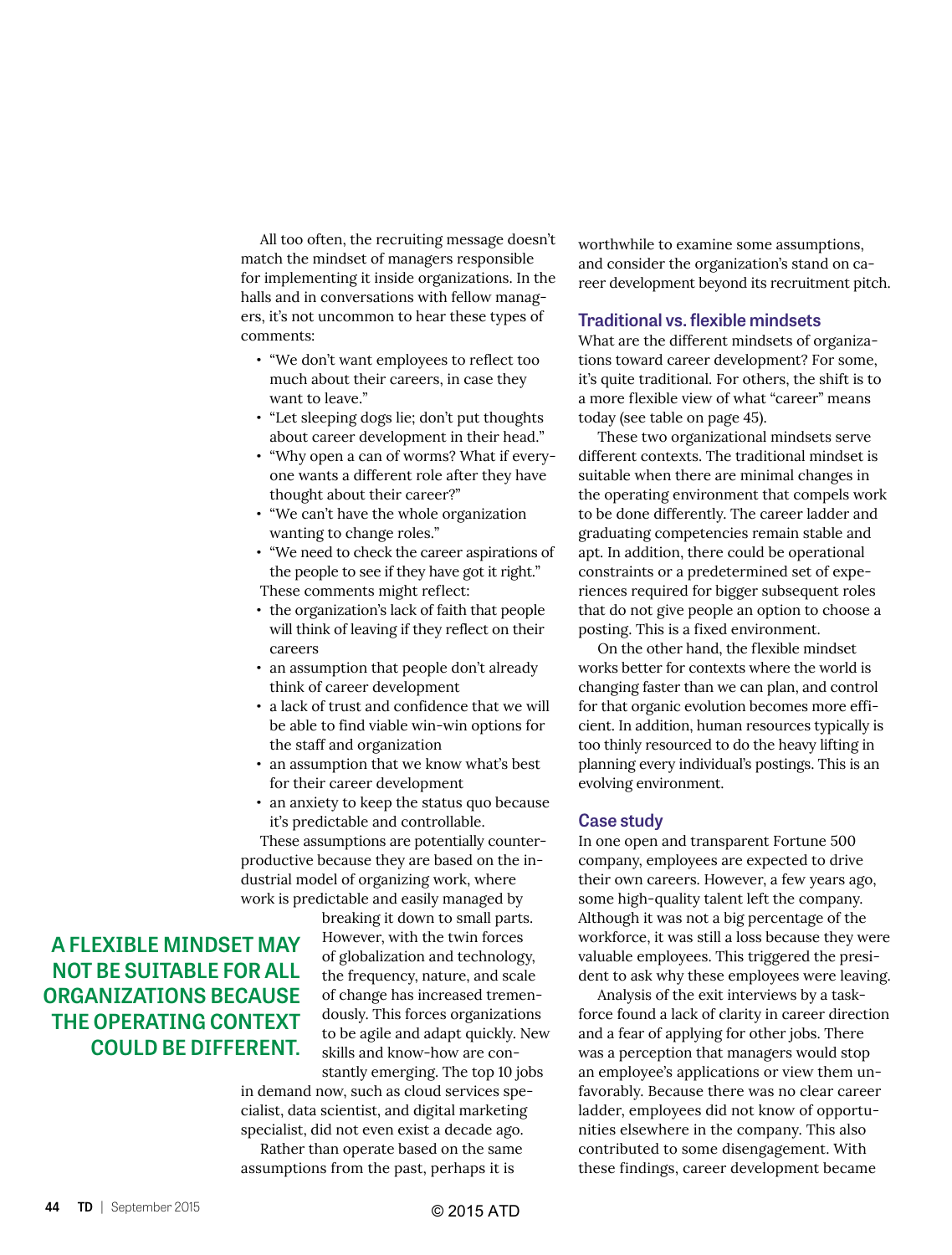a priority in the company, and a team of five career development specialists was appointed to spearhead it globally.

The career development strategy and philosophy was based on these factors:

- **•** Employees own their career and are encouraged to think about their career development strategy.
- **•** The organization's role is to be supportive by making career development opportunities known and transparent across the company.
- **•** Employees are encouraged to apply for internal positions and the organization commits to filling positions from within first.
- **•** Employees need to stay in a position for at least 18 months and focus on learning and mastering their current role.
- **•** Career development happens in all directions, not just upward progression.

The career development program is multifaceted, involving managers, the organization, and of course the employees.

### Flexible Mindsets Toward Career Development

| <b>Traditional Mindset</b>                                                                                                                                                                                  | <b>Flexible Mindset</b>                                                                                                                                                                                                                                                                                                                  |  |
|-------------------------------------------------------------------------------------------------------------------------------------------------------------------------------------------------------------|------------------------------------------------------------------------------------------------------------------------------------------------------------------------------------------------------------------------------------------------------------------------------------------------------------------------------------------|--|
| Career map enshrined on paper:                                                                                                                                                                              | Career map created along the way:                                                                                                                                                                                                                                                                                                        |  |
| Career development is a clear path we can foretell and preserve                                                                                                                                             | Career development evolves and adapts according to life cir-                                                                                                                                                                                                                                                                             |  |
| on paper.                                                                                                                                                                                                   | cumstances and external changes.                                                                                                                                                                                                                                                                                                         |  |
| Structured career development:<br>Competencies are mapped to jobs and these jobs are organized in<br>different career paths, where an employee knows where she will<br>be in three years and in five years. | Organic career development:<br>Employees need to know the competencies required for jobs,<br>but the world is changing too quickly for career paths to re-<br>main static. Rather than try to control and predict, organiza-<br>tions trust their employees to make the best decision at this<br>point, re-evaluate, and navigate again. |  |
| The organization owns the careers:<br>The organization manages careers and tells people where and<br>when to be posted based on organizational needs and the career<br>paths in the company.                | Employees own their careers:<br>They take ownership of their careers, and the organization's<br>role is to support career development by educating employ-<br>ees so they get clear of their career development strategy and<br>drive it themselves.                                                                                     |  |
| Career development is driven from systems and processes:<br>Career moves are captured in the forms or system.                                                                                               | Career development is driven more organically and based<br>on meaningful conversations:<br>Career development conversations are alive in the conversa-<br>tions between managers and employees.                                                                                                                                          |  |
| Mindset toward managers:                                                                                                                                                                                    | Mindset toward managers:                                                                                                                                                                                                                                                                                                                 |  |
| Our managers do not have the mindset to release people for new                                                                                                                                              | Our managers need assistance so that they can back the ca-                                                                                                                                                                                                                                                                               |  |
| roles.                                                                                                                                                                                                      | reer development of their staff.                                                                                                                                                                                                                                                                                                         |  |
| Perennial fear:                                                                                                                                                                                             | Provocative thought:                                                                                                                                                                                                                                                                                                                     |  |
| What if we develop people and they leave?                                                                                                                                                                   | What if we don't develop people and they stay?                                                                                                                                                                                                                                                                                           |  |
| Organization as a parent:                                                                                                                                                                                   | Organization as a partner:                                                                                                                                                                                                                                                                                                               |  |
| We need to make sure that your career development proposition                                                                                                                                               | We learn in every station and this learning will help you and the                                                                                                                                                                                                                                                                        |  |
| makes sense to the organization.                                                                                                                                                                            | organization in the future.                                                                                                                                                                                                                                                                                                              |  |
| Focus on the job:                                                                                                                                                                                           | Focus on the organization:                                                                                                                                                                                                                                                                                                               |  |
| Nurture a person to do this job well.                                                                                                                                                                       | Nurture a person for the organization.                                                                                                                                                                                                                                                                                                   |  |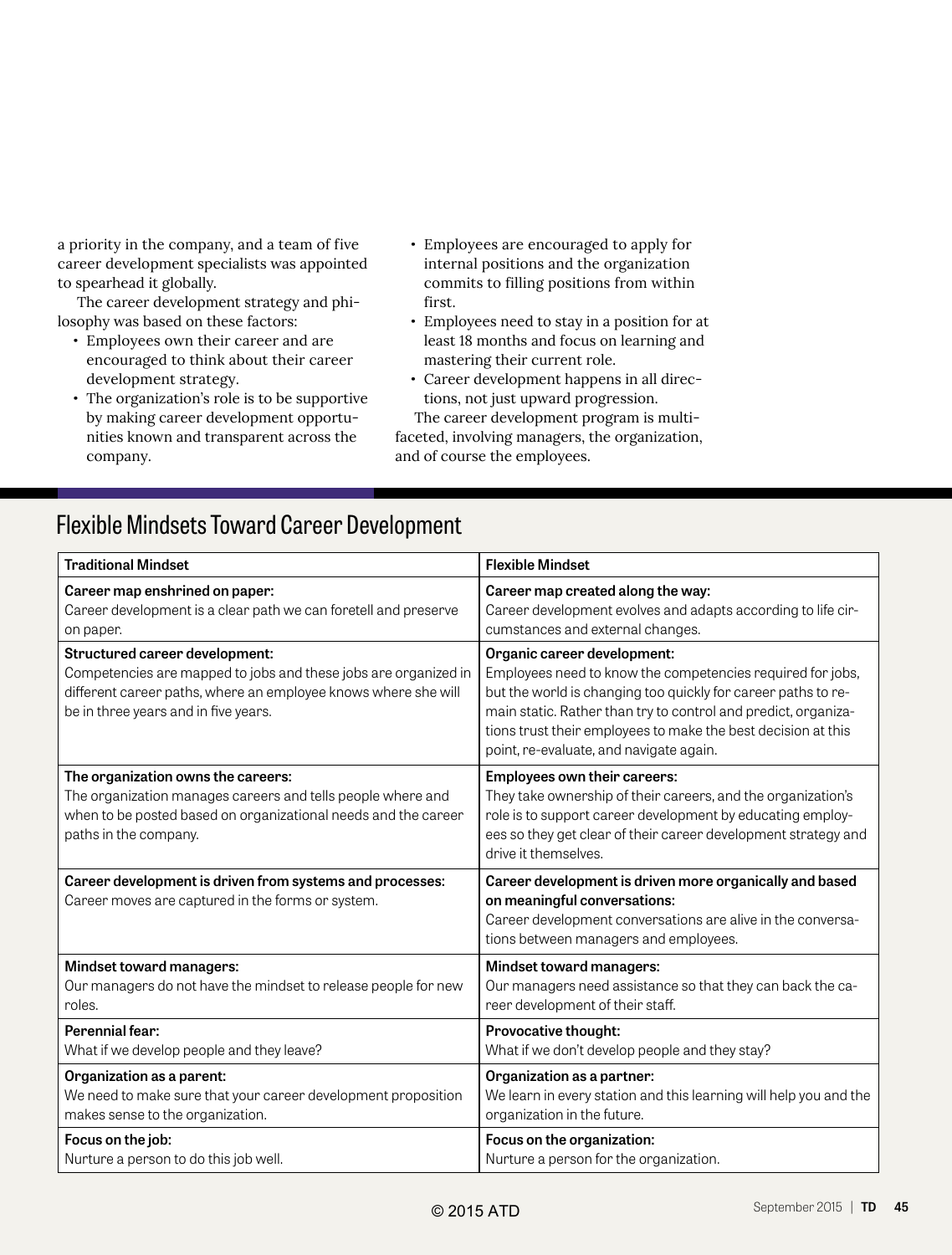

Employees have access to resources, such as tools to understand one's career aspirations and development areas, as well as education sessions to understand different parts of the business. Employees also have access to career advisers. These career advisory roles are voluntary and on top of their current jobs. Advisers give employees career advice or help them understand a different job or market.

Managers have all undergone compulsory career coaching training to equip them with skills for effective career conversations. Managers who lose a staff member in the internal application process have some scope to negotiate a viable timeframe for transition. Recruitment support is given to these managers and they also are recognized as people developers.

Organizationally, there are systems to support career development too. For example, all job postings globally are available on one platform, complete with search functions and alert features. The application process is easy and confidential. Employees do not need to tell their managers until they are seriously considered.

The HR department also is careful to manage expectations (for example, entry-level jobs are not likely to justify relocation costs). In addition, career development organizes panel discussions that help people learn about different parts of the business and career options at the same time.

After a few years of the career development program, there is greater appreciation from the business on career development services. There has been an increase in internal applicants and of vacancies filled by internal hires. Engagement scores also have improved.

#### **Finding the sweet spot**

A flexible mindset may not be suitable for all organizations because the operating context could be different. However, the crux of career development is finding an alignment

between individual values and aspirations, and requirements and possible constraints of the organization. This is the sweet spot, which then supports the engagement and retention of your people.

How can an organization get there? Here are some questions to consider around your organization's stance toward career development:

- **•** Currently, from which mindset does your organization tend to operate?
- **•** What kind of environment does your organization operate in—rapidly changing or stable and unchanging?
- **•** What shift in mindset toward career development is appropriate to develop your workforce for the future?

Discuss these questions as a team. Do not seek refuge in control because the world is changing faster than anyone can control.

Based on the table, explore your organization's stance on the different dimensions and craft your organization's position on career development.

Trust your people to make good decisions for themselves and the organization, and empower your managers with the competence and confidence to support their employees along their career journey. Cultivate a new mindset, new conversations, and new careers.

Wendy Tan Siew Inn is a consultant, writer, and speaker. She is co-founder of Flame Centre, a talent development and instructional design practice based in Asia, as well as author of *Wholeness at Work: Gifts from East and West*; wendy\_tan@flamecentre.com.

**Beverly Crowell** is an experienced consultant, facilitator, speaker, thought leader, and author specializing in the areas of organization, employee, and human resources development. She is executive vice president of Career Systems International; beverly.crowell@ careersystemsintl.com.